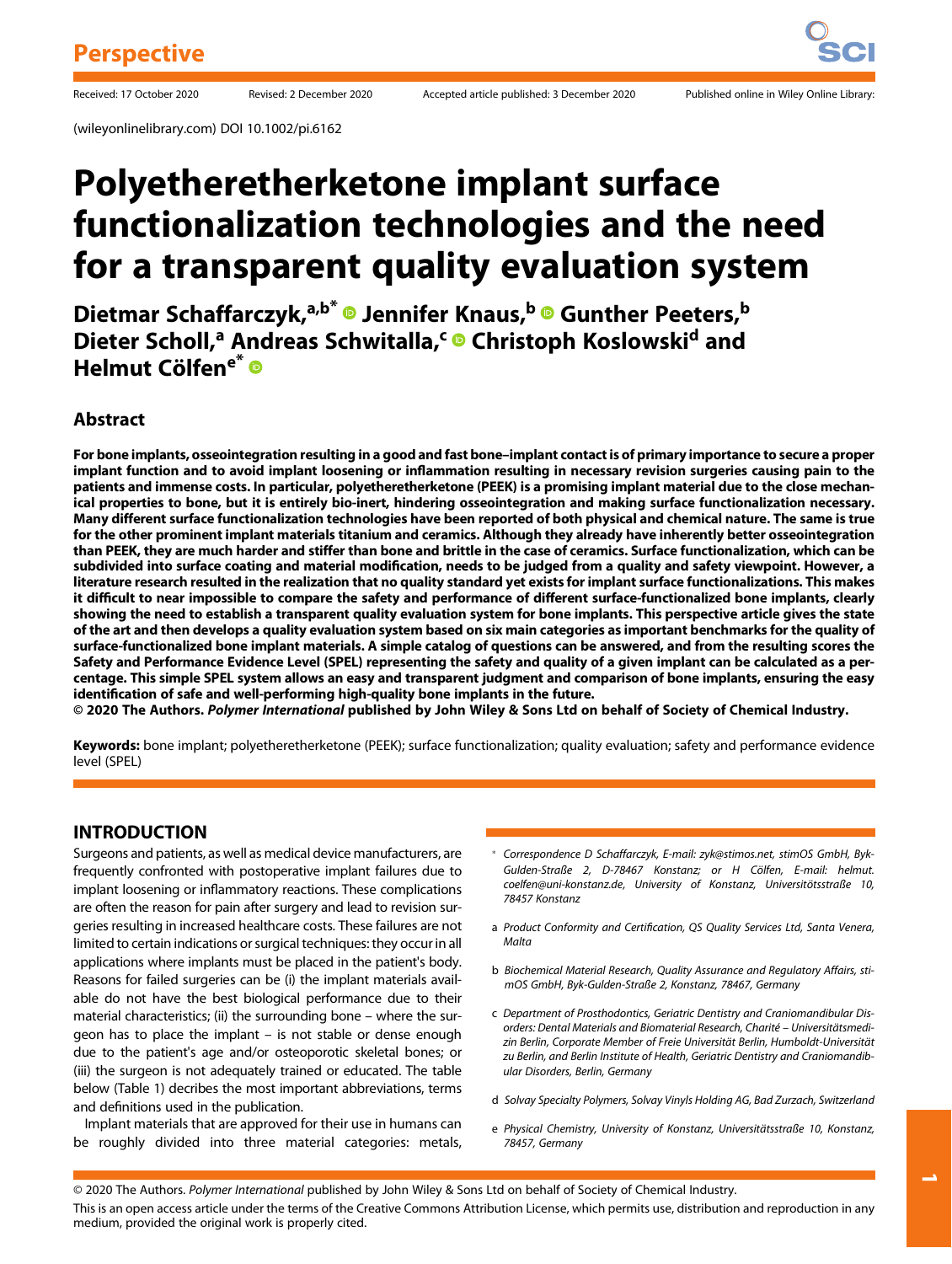| Table 1.     | Terms and definitions                                                                                                                                                                                                                                                                                                                                                                                                                      |
|--------------|--------------------------------------------------------------------------------------------------------------------------------------------------------------------------------------------------------------------------------------------------------------------------------------------------------------------------------------------------------------------------------------------------------------------------------------------|
| Abbreviation | Definition                                                                                                                                                                                                                                                                                                                                                                                                                                 |
| BIC          | Bone (to) implant contact (BIC) is a term that refers to<br>how much of the implant surface is touching bone<br>on a microscopic level and is graded as a<br>percentage                                                                                                                                                                                                                                                                    |
| mdr          | Medical Device Regulation (MDR) provides the legal<br>framework (EU) and stipulates mandatory<br>requirements on how to plan, develop,<br>manufacture and market medical devices                                                                                                                                                                                                                                                           |
| SPEL         | Safety and Performance Evidence Level (SPEL): a<br>scoring system indicating the evidence level for<br>evaluating the safety and performance<br>requirements of SFTs in percentages.                                                                                                                                                                                                                                                       |
| SPR          | Safety and performance requirements (SPR):<br>requirements that every medical product has to<br>fulfill, according to the scope they belong to. These<br>essential requirements are described by the<br>Medical Device Regulation (EU) 2017/745, Annex I                                                                                                                                                                                   |
| <b>SFT</b>   | Surface functionalization technology (SFT): surface<br>modifications or surface coating to enhance<br>osseointegration                                                                                                                                                                                                                                                                                                                     |
| Single arm   | Single-arm study. The simplest study design is a<br>single-arm trial. In this design, all subjects with the<br>targeted medical condition receive a single<br>intervention and are then followed over time to<br>observe their response. This kind of study design is<br>often seen in animal models too <sup>1</sup>                                                                                                                      |
| Split mouth  | The split-mouth design is a common design in oral<br>health research. In the most common split-mouth<br>study, each of two treatments is randomly<br>assigned to either the right or left half of the<br>dentition. It can easily be adapted to various kinds<br>of animal models. The attractiveness of the design<br>is that it removes a lot of inter-individual variability<br>from the estimates of the treatment effect <sup>2</sup> |

Table 1. Terms and definitions

ceramics and polymers. The first attempts to use metals in implantology were related to the reconstruction of fractures of the long bones and their joints. The British surgeon Sir William Arbuthnot Lane (1856–1943) together with British Dame Agnes Gwendoline Hunt (1866–1948), the world's first orthopedic nurse, and the Belgian surgeon Albin Lambotte (1866–1955) designed a fracture plate made of stainless steel.<sup>3</sup> The development of implant materials continues with titanium in the 1940s and 1950s $<sup>4</sup>$  through</sup> ceramics  $(1975)^{5-9}$  to polymers in dentistry and in spinal applications (since the 1980s).<sup>10,11</sup>

The use of different materials often corresponds to a specific medical indication. Generally, metals are mainly used in the treatment of fractures and bone defects, ceramics – in addition to metals – are used in dental surgery, and polymers have gained a special position in applications such as spinal surgery.<sup>12</sup>

Even though all the materials mentioned above can be described as state-of-the-art implant materials in their field of application and their use is well documented, all the materials listed have one thing in common: none of them is an ideal candidate for orthopedic use or use in dental surgical care. Mechanical properties and functional surface characteristics are not ideally

<u>N</u>

matched: while titanium surfaces can be described as positively osseointegrative, the mechanical properties of titanium or other metals are often too oversized in relation to the surrounding bone. Ceramics are very brittle, and polymers such as polyetheretherketone (PEEK) are considered bio-inert but nevertheless a promising implant material because of their excellent mechanical characteristics. The good mechanical characteristics are the reason why PEEK is a standard material in spinal applications.<sup>13</sup>

As surgeons are forced to deal with such poor biological conditions, medical device manufacturers must enhance the performance of implant surfaces to achieve more natural material characteristics. To overcome the discrepancy of good mechanical properties but limited biological implant integration is the reason why coating technologies have built an impressive catalog of success in many different applications. With a growing need for coating technologies to functionalize the surface of polymeric medical devices, the medical industry saw enormous growth in coating application onto medical devices. Various types of coating technologies, coating materials and substances are available to date: spanning from plasma spray coating technologies to dip-coating techniques, from titanium or hydroxyapatite (HA), all of which enhance cell attachment onto orthopedic implants. But there are also various risks associated with the materials and methods mentioned above: amongst others, delamination, wear debris, abrasion, particle migration, infection or corrosion.

This perspective aims to highlight new developments of surface functionalization technologies (SFTs) and analyze their general suitability for serial use as implantable medical device applications. In addition, we highlight the need for a transparent quality assurance system. Focus is laid on the functionalization of implants to be used in orthopedics and dentistry, their clinical benefit, and potential inherent risk for users, patients and surgeons.

#### LITERATURE EVALUATION

We wanted to take a closer look at the safety and performance aspects of different coatings. Therefore it was our search strategy to base on recent meta-analyses and (systematic) review articles. We wanted to detect, find relevant aspects of and find the regulatory and clinical status of surface coating technologies related to safety and performance endpoints of the respective technologies under evaluation and in comparison to all relevant alternative SFTs.

High-evidence studies comparing treatment methods should be in the scope of literature identification; thus focus is put on (systematic) review articles and meta-analyses. For this literature search, PubMed (MEDLINE) was chosen as the main data source for the following reasons.

- PubMed comprises over 26 million citations for biomedical literature from MEDLINE, life science journals and online books. PubMed citations and abstracts include the fields of biomedicine and health, covering portions of the life sciences, behavioral sciences, chemical sciences and bioengineering. PubMed also provides access to additional relevant websites and links to the other National Center for Biotechnology Information molecular biology resources.
- The majority of journals selected for MEDLINE are based on the recommendation of the Literature Selection Technical Review Committee, a National Institutes of Health (NIH) chartered advisory committee of external experts analogous to the committees that review NIH grant applications.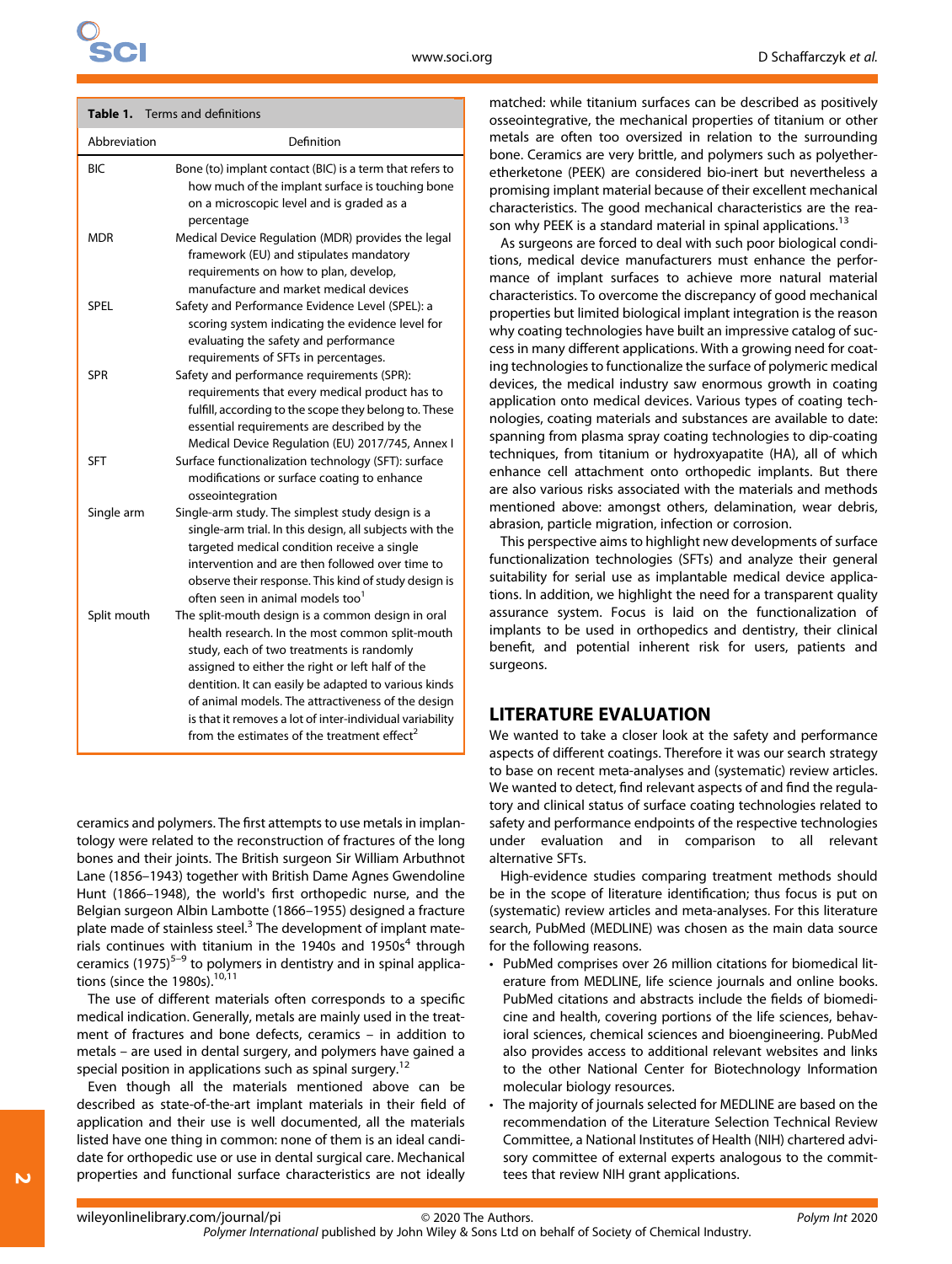| <b>Table 2.</b> Literature search details |                                                                                                                                                                |                   |         |
|-------------------------------------------|----------------------------------------------------------------------------------------------------------------------------------------------------------------|-------------------|---------|
| Database searched                         | Keywords and search terms                                                                                                                                      | Date              | Results |
| MEDLINE/PubMed                            | (PEEK AND COATING) AND (Safety AND Performance) AND Osseointegration<br>Filters: no filters applied                                                            | 24 September 2020 | 0       |
|                                           | COATING AND (Animal Study) AND Osseointegration<br>Filters: (systematic) review articles and meta-analyses, English language only                              | 24 September 2020 | 54      |
|                                           | 'Surface Functionalization' AND (test OR ASTM OR verification OR validation)<br>Filters: (systematic) review articles and meta-analyses, English language only | 24 September 2020 | 74      |
| Web of Science                            | (PEEK AND Coating AND ASTM)                                                                                                                                    | 24 September 2020 | ⇁       |
|                                           | 'PEEK coating' AND ISO                                                                                                                                         | 24 September 2020 |         |
|                                           | (PEEK coating) AND (clinical study)                                                                                                                            | 24 September 2020 | 44      |
| PEEK, polyetheretherketone.               |                                                                                                                                                                |                   |         |

The Web of Science database was additionally used for literature search. The literature search details are summarized in Table 2.

# SAFETY AND PERFORMANCE EVALUATION OF PEEK COATINGS AND MODIFICATIONS

However, the initial literature research quickly set a limit to this ambitious undertaking. It became clear that in the field of safety and performance evaluation of coatings reported in the literature, pioneering work is still to be done because only 5% of the references found in the literature search were usable to evaluate safety and performance as required by the Medical Device Regulation (EU) 2017/745 (MDR) $^{14}$  aspects of the described materials. The main problem encountered is that different evaluation methods are used in the different studies so that a comparative evaluation of the available materials is impossible and results in comparing apples to oranges.

In the literature, the term coating is not clearly defined. The term is often used to describe different technologies and methods. However, in order to be able to investigate and evaluate the safety and performance characteristics of different functionalization technologies, it was essential to first clearly distinguish between the methods (i) modification and (ii) coating by a definition (see Fig. 1 and Table 3). Either one of the methods can apply to an implant surface, or both methods can be applied.

The more complex the operating principle and functionality of medical devices, the more precisely these products must be developed, documented and tested. This includes risk analysis and risk assessment to prove safety,<sup>15</sup> clinical evaluation<sup>14–16</sup> or testing to prove performance and efficacy.<sup>14</sup>

In order to evaluate relevant performance and security aspects in a transparent and standardized way, it is also essential to classify the different technologies into different risk classes. Since all technologies examined in this paper are related to their use in the patient's body, all SFTs must meet specific regulatory and



\* While coatings in most cases do not influence the chemical composition of the substrate material, material modifications have a direct influence and impact on the composition of the modified material. Therefore, it must be proven by means of risk analysis and material investigations whether and to what extent the applied modification technology has influenced the regulatory status of the original material. It is possible that the material has lost its classification as implantable grade material after modification.

Figure 1. Surface technology classification flowchart.

[wileyonlinelibrary.com/journal/pi](http://wileyonlinelibrary.com/journal/pi)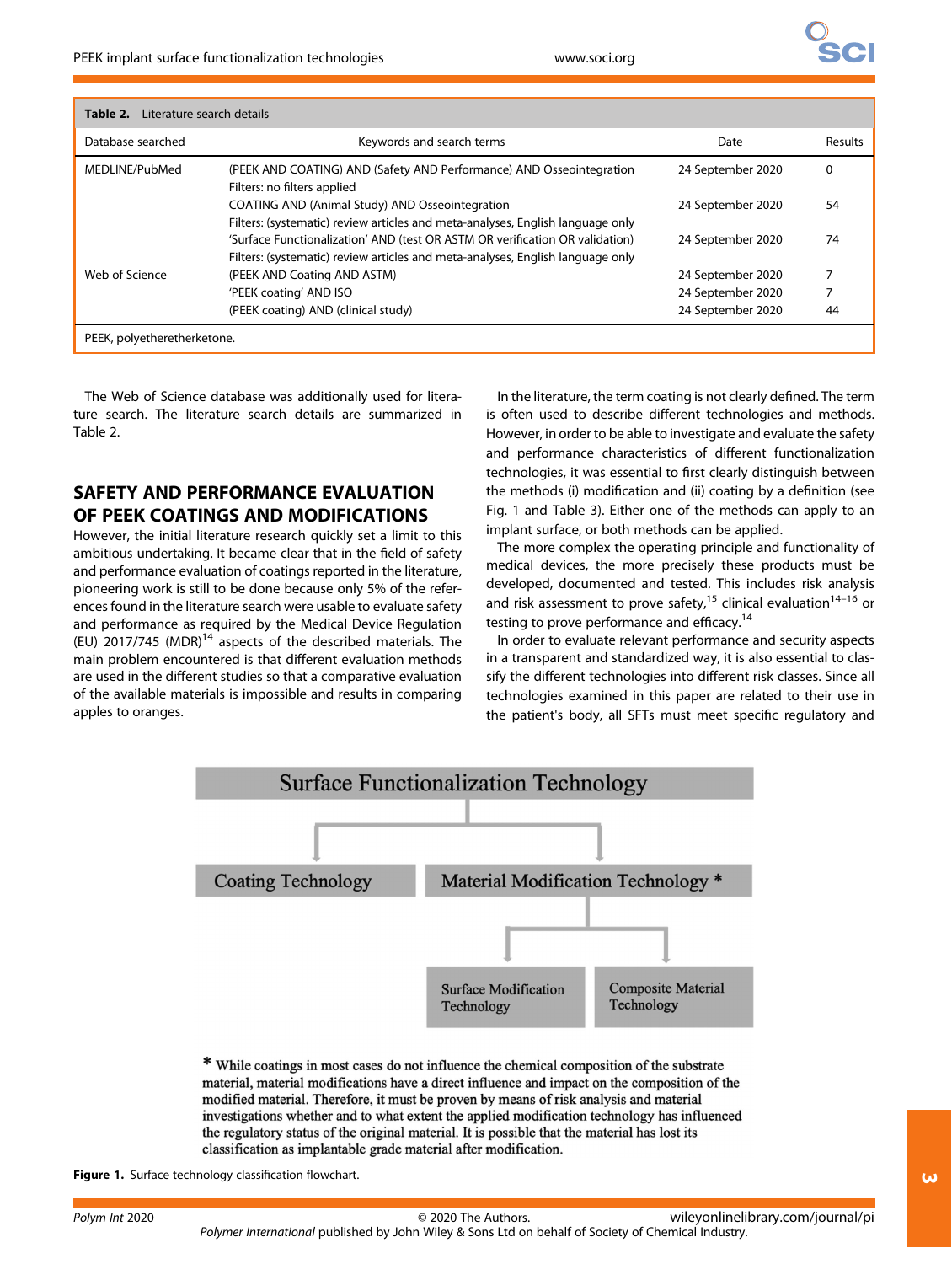|                 | Table 3. Definition of different types of surface functionalization                                                                                                                                                                                                                                                                                                                                                                        |
|-----------------|--------------------------------------------------------------------------------------------------------------------------------------------------------------------------------------------------------------------------------------------------------------------------------------------------------------------------------------------------------------------------------------------------------------------------------------------|
| Term/<br>method | Definition                                                                                                                                                                                                                                                                                                                                                                                                                                 |
| Coating         | Coating is a surface functionalization method using a<br>covalently or non-covalently applied (additional)<br>material layer to the implant's surface<br>incorporating one or more substances to achieve<br>the desired characteristics the coating is intended<br>for. To be applied to medical devices and for use in<br>medical technology, the coating method shall be<br>verified, and the coating functionality must be<br>validated |
| Modification    | Surface modification is surface functionalization<br>utilizing a material mixture (composite material) or<br>by means of chemical or physical change of the<br>implant's surface to achieve the desired<br>characteristics the surface modification is intended<br>for.<br>All material modification methods shall be verified for<br>use in medical technology, and their functionality<br>must be validated                              |

legal requirements. These requirements are described in MDR (EU) 2017/745 $^{14}$  and apply at the legal level.

A medical device's safety refers to all its components, parts, development or manufacturing steps. If the completion of a medical device does not follow a controlled development, neither safety nor a consistently high-performance level can be assumed. If a development does not follow the procedures defined in the MDR and the applicable standards, a product cannot be brought to market.

Incomplete development documentation, missed verification and validation measures, or insufficient attention to regulatory requirements are often the reason why SFTs are frozen at an academic-experimental development stage and have no future in industrial application.

To be able to describe the marketability of SFTs in detail, it is vital to know their influence on the risk classification of a medical device. The MDR, for example, stipulates that medical devices containing materials of animal origin have a higher risk and must therefore overcome higher approval hurdles than medical devices without materials of animal origin.<sup>17</sup> Knowing the influence of surface functionalization, it is possible to

| Table 4.<br>materials |           | Risk classification of surface functionalization methods and |
|-----------------------|-----------|--------------------------------------------------------------|
| Class                 | I ow risk | Non-active, non-degradable surface coating                   |
| 1                     |           | based on materials of non-animal origin                      |
| Class                 | Medium    | Any surface modification or active and/or                    |
| 2a                    | risk      | degradable surface coating based on                          |
|                       |           | materials of non-animal origin                               |
| Class                 | Medium    | Surface functionalization, incorporating                     |
| 2b                    | risk      | materials of animal origin                                   |
| Class                 | High risk | Surface functionalization to enable drug                     |
| 3                     |           | delivery                                                     |
|                       |           |                                                              |

predict its impact on the approval of the medical device. Therefore, we have decided to develop a risk classification (Table 4, Fig. 2) and safety and performance requirements for coating technologies (Table 5) that are closely related to MDR (EU) 2017/745.

Besides the risk classification of SFTs, there are essential safety requirements, which must be met and which are formulated as 12 clauses, some of which find their direct reflection in an MDR clause (Table 5). Table 5 shows that SFTs have to meet multiple requirements to ensure their quality and riskless application.

# OVERVIEW OF DIFFERENT COATING TECHNOLOGIES FOR POLYMER SURFACES

In analyzing relevant safety and performance characteristics of SFTs, we have limited ourselves to technologies for improved osseointegration of implants used in orthopedics or dental surgical care. Table 6 lists the results of our literature and market (benchmark) search analyzing the availability of SFTs and the description of their performance that have a 'kind of regulatory clearance' and are used in an industrial series standard (Table 6).

In Table 6, it becomes evident that a number of different coating technologies are applied, and these techniques are shown in more detail in Table 7.

## ANALYZING SAFETY AND PERFORMANCE CHARACTERISTICS UNDER SIMULATED USE

Our literature analysis has shown that often specific verification and validation methods are chosen to produce outstanding results that can 'easily be published' because they give the impression that the technology and/or product tested has achieved a particular performance. However, only the analysis method was 'trimmed' to emphasize certain performance characteristics.

When analyzing the relevant safety and performance characteristics of SFTs and, directly related to them, the safety and performance characteristics of medical devices, one thing must be undisputed: the test strategy and setup must be selected to analyze and describe a possible worst-case behavior of the technology. Therefore, it is of absolute importance to define and stick to that test method and setup so that the technology analyzed is stressed and challenged in the best possible way during the verification and validation activities. This requirement applies to all mechanical, in vitro and in vivo test strategies.

Almost all commonly used coating materials and technologies suffer from debris, delimitation and abrasion because they only rely on physical forces of coating attachment to the implant surface (mainly weak van der Waals forces). In addition, particlefilled polymer composite materials suffer from the general incompatibility of the hydrophobic PEEK polymer (water contact angle  $75^{\circ}$ –95 $^{\circ}$  <sup>18–20</sup>) and the hydrophilic HA mineral particles, which results in an incompatible interface between nanoparticles and polymer matrix, resulting in uneven particle dispersion in the materials. This results from the higher affinity of the nanoparticles to each other than to the polymer matrix. In addition, the bonding of the inorganic nanoparticles to the PEEK matrix is weak.<sup>13</sup>

Coating technologies incorporating titanium are also suspected to corrode, particularly in acidic environments, and cause inflammatory reactions. Table 8 summarizes the different disadvantages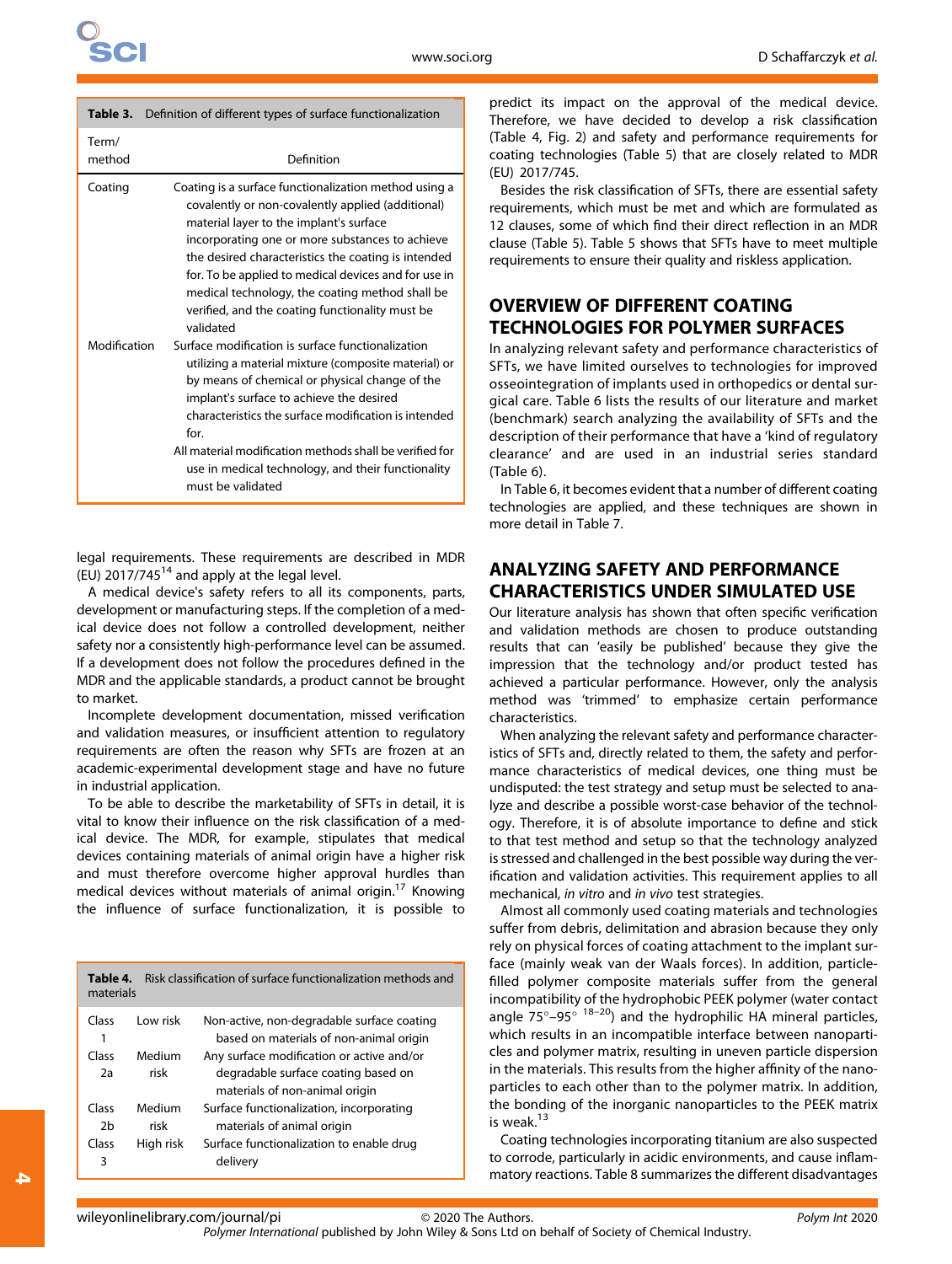

Safety and Performance Risk Classification Model for Surface Functionalization Technologies

Figure 2. SFT risk classification decision tree.

and drawbacks of commonly known and regulatory cleared coating technologies as well as the applied test methods. The results presented here have been analyzed and evaluated by PubMed literature searches (see Table 2) and/or during simulated use tests performed by the authors and/or affiliated companies and institutes.

With all these different materials and substrates used in coating applications and because of the various coating technologies to apply these materials onto the surface of implants, users can easily get lost in the jungle of different efforts undertaken to test the mechanical characteristics of the coating layer, for example the stability of the various coatings on the implant's surface, the biocompatibility of the modified implant surface and the clinical benefit of the different engineered implant surfaces.<sup>26</sup>

On the one hand, there are some standardized test methods to prove the coating layer's mechanical stability on the implant's surface. On the other hand, these methods cannot be used to characterize the mechanical behavior of the various technologies in the scope of this perspective paper as they are developed to test mainly metallic coatings with a coating layer on a three-digit micrometer scale. Different setups of in vitro cell test methods and animal models can be found in the literature for biocompatibility testing.

The literature review carried out to investigate verification and validation methods (mechanical tests, cell tests, animal studies) for surface functionalization revealed a very inhomogeneous picture concerning the setup and study protocols. In order to create transparency regarding safety and performance, and to compare the performance characteristics of different technologies, it would be desirable to perform verification and validation activities according to a standard protocol. While attempts have already been made to establish a standardized procedure for mechanical testing (ASTM standards), and several standards or guidelines (ISO) exist for in vitro biocompatibility testing, this is still inconsistent in the field of cell and animal testing, although different models seem to prevail. However, it is essential to know that different test setups can also influence the results.

# IN VITRO TESTING (CELL TESTS) TO ANALYZE THE SAFETY AND PERFORMANCE OF SURFACE FUNCTIONALIZATION **TECHNOLOGIES**

All materials used must be evaluated for biocompatibility using in vitro assays to protect patient health and safety. The recommended approach and principle to investigate this starts with testing the biological behavior of cell cultures on these materials. The traditional concept of biocompatibility is regarded as a lack of adverse reactions between the host and the tested material, addressing the evaluation for general safety. A further definition

 $\overline{u}$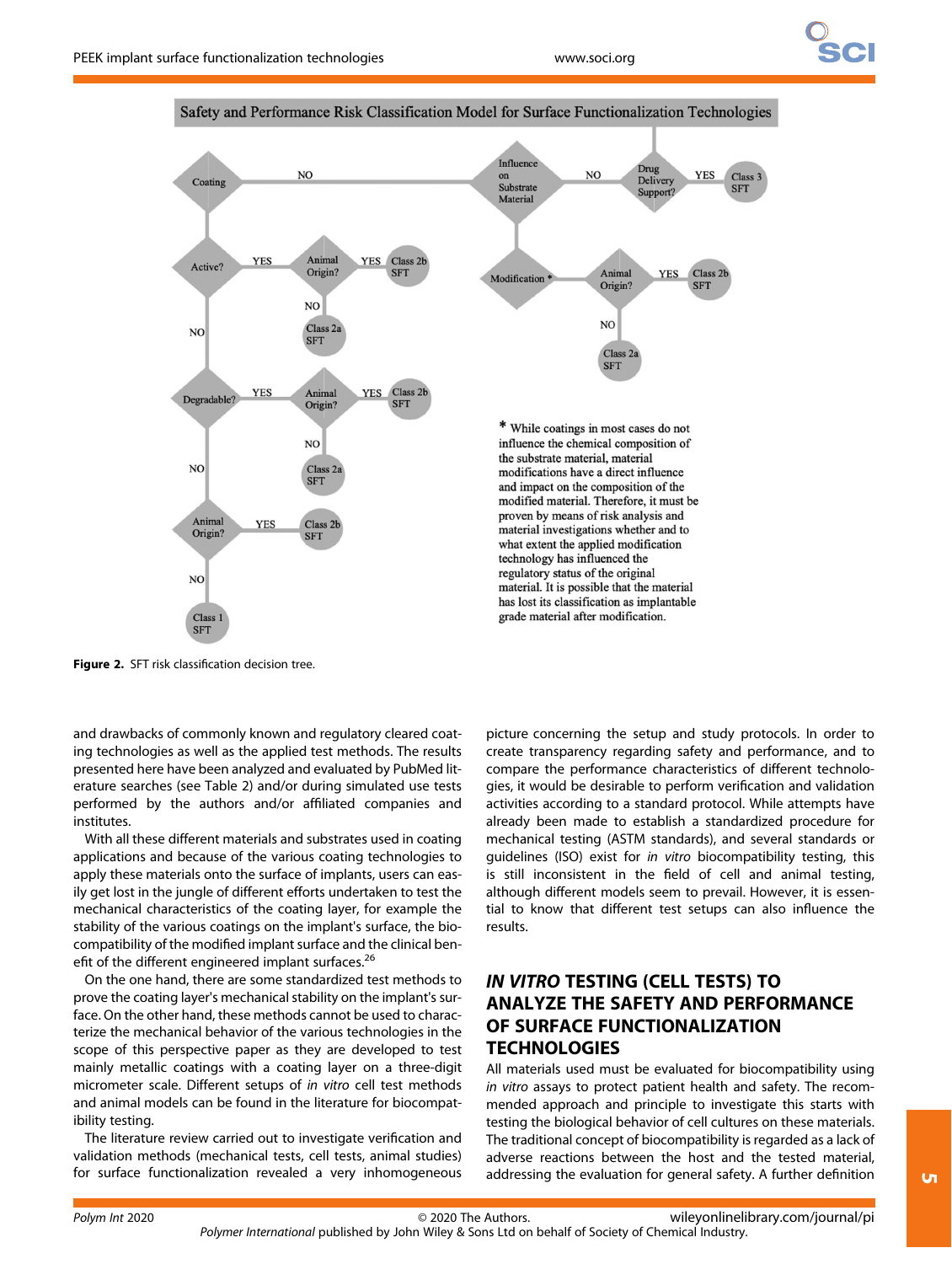|          |                  | Table 5. Essential safety and performance requirements for surface functionalization technologies                                                                                                                                                                                                                                                                                                                                                                              |  |  |
|----------|------------------|--------------------------------------------------------------------------------------------------------------------------------------------------------------------------------------------------------------------------------------------------------------------------------------------------------------------------------------------------------------------------------------------------------------------------------------------------------------------------------|--|--|
|          | Related          |                                                                                                                                                                                                                                                                                                                                                                                                                                                                                |  |  |
|          | <b>MDR</b>       |                                                                                                                                                                                                                                                                                                                                                                                                                                                                                |  |  |
| Clause   | clause           | Description                                                                                                                                                                                                                                                                                                                                                                                                                                                                    |  |  |
| 1        |                  | SFTs shall be planned and developed in a structured and documented way. All design and development steps must be<br>reviewed, evaluated and approved                                                                                                                                                                                                                                                                                                                           |  |  |
| 1a       |                  | Crucial design and development steps must be approved in a risk-based approach. Main design and development must be<br>verified                                                                                                                                                                                                                                                                                                                                                |  |  |
| 1b       |                  | SFT must be validated                                                                                                                                                                                                                                                                                                                                                                                                                                                          |  |  |
| 2        | SPR <sub>1</sub> | Surface functionalization technologies (SFTs) shall achieve the performance intended by their manufacturer and shall be<br>designed and manufactured in such a way that, during normal conditions of use, they are suitable for their intended<br>purpose. They shall be safe and effective and shall not compromise the clinical condition or the safety of patients or users'<br>safety and health                                                                           |  |  |
| 2a       |                  | SFTs for enhanced osseointegration shall allow for early bone formation and an adherent and dense cell layer                                                                                                                                                                                                                                                                                                                                                                   |  |  |
| 2b       |                  | SFTs for enhanced osseointegration shall allow for high bone to implant contact with a balanced ratio of old 'parent' bone<br>and new bone                                                                                                                                                                                                                                                                                                                                     |  |  |
| 3        | SPR 10.1         | SFTs shall be designed and manufactured in such a way as to ensure that the characteristics and performance requirements<br>referred to in MDR, Annex 1, Chapter I are fulfilled. Particular attention shall be paid to:                                                                                                                                                                                                                                                       |  |  |
| 3a       |                  | the choice of materials and substances used, particularly as regards toxicity and biocompatibility, metabolic reactivity                                                                                                                                                                                                                                                                                                                                                       |  |  |
| 3b       |                  | the compatibility between the materials and substances used and biological tissues, cells and body fluids, taking account of<br>the intended purpose of the SFT and, where relevant, absorption, distribution, metabolism and excretion                                                                                                                                                                                                                                        |  |  |
| 3c       |                  | the mechanical properties of the SFT on the implant, reflecting, where appropriate, wear resistance and abrasion                                                                                                                                                                                                                                                                                                                                                               |  |  |
| 3d<br>3e |                  | surface properties such as homogeneity and (layer) thickness<br>the confirmation that the SFT meets any defined chemical and/or biological specifications                                                                                                                                                                                                                                                                                                                      |  |  |
| 4        | SPR 10.2         | SFT modified devices shall be designed, manufactured and packaged in such a way as to minimize the risk posed by<br>contaminants and residues to patients, taking account of the intended purpose of the device, and to the persons involved in                                                                                                                                                                                                                                |  |  |
| 4a       |                  | the transport, storage and use of the devices. They must be taken into account that packaging materials may react with the SFT<br>Confirmation that packaging material does not interact with or react to the SFT                                                                                                                                                                                                                                                              |  |  |
| 5        | SPR 10.4.1       | SFTs shall be designed and manufactured in such a way as to reduce as far as possible the risks posed by substances or                                                                                                                                                                                                                                                                                                                                                         |  |  |
|          |                  | particles, including wear debris, degradation (products) and processing residues, that may be released from the SFT                                                                                                                                                                                                                                                                                                                                                            |  |  |
| 6        | SPR 10.6         | SFTs shall be designed and manufactured in such a way as to reduce as far as possible the risks linked to the size and the<br>properties of particles, which are or can be released into the patient's or user's body unless they come into contact with<br>intact skin only. Special attention shall be given to nanomaterials                                                                                                                                                |  |  |
| 7        | SPR 11.1         | SFTs and their manufacturing processes shall be designed in such a way as to eliminate or to reduce as far as possible the risk<br>of infection to patients, users and, where applicable, other persons. The design shall:                                                                                                                                                                                                                                                     |  |  |
| 7a       |                  | allow easy and safe handling                                                                                                                                                                                                                                                                                                                                                                                                                                                   |  |  |
| 7b<br>7c |                  | as far as possible, avoid any microbial leakage from the device and/or microbial exposure during use<br>prevent microbial contamination of the device or its content such as specimens or fluids                                                                                                                                                                                                                                                                               |  |  |
| 8        | SPR 11.2         | SFTs shall be designed to allow for safe cleaning, disinfection and/or sterilization                                                                                                                                                                                                                                                                                                                                                                                           |  |  |
| 9        | <b>SPR 12.2</b>  | Devices that are composed of substances or of combinations of substances that are intended to be introduced into the                                                                                                                                                                                                                                                                                                                                                           |  |  |
|          |                  | human body and that are absorbed by or locally dispersed in the human body shall comply with the relevant requirements<br>laid down in Annex I to Directive 2001/83/EC for the evaluation of absorption, distribution, metabolism, excretion, local<br>tolerance, toxicity, interaction with other devices, medicinal products or other substances and potential for adverse<br>reactions, as required by the applicable conformity assessment procedure under this regulation |  |  |
| 10       | SPR 13.2         | For SFTs manufactured utilizing tissues or cells of animal origin, or their derivatives, which are non-viable or rendered non-<br>viable the following shall apply:                                                                                                                                                                                                                                                                                                            |  |  |
| 10a      |                  | where feasible taking into account the animal species, tissues and cells of animal origin, or their derivatives, shall originate<br>from animals that have been subjected to veterinary controls that are adapted to the intended use of the tissues.<br>Information on the geographical origin of the animals shall be retained by manufacturers                                                                                                                              |  |  |
| 10b      |                  | sourcing, processing, preservation, testing and handling of tissues, cells and substances of animal origin, or their derivatives,                                                                                                                                                                                                                                                                                                                                              |  |  |
|          |                  | shall be carried out in a way so as to provide safety for patients, users and, where applicable, other persons. In particular,                                                                                                                                                                                                                                                                                                                                                 |  |  |
|          |                  | safety with regard to viruses and other transmissible agents shall be addressed by implementation of validated methods of<br>elimination or viral inactivation in the course of the manufacturing process, except when the use of such methods would<br>lead to unacceptable degradation compromising the clinical benefit of the device                                                                                                                                       |  |  |
| 10c      |                  | in the case of SFTs utilizing tissues or cells of animal origin, or their derivatives, as referred to in Regulation (EU) No 722/2012                                                                                                                                                                                                                                                                                                                                           |  |  |
| 11       |                  | the particular requirements laid down in that Regulation shall apply<br>SFTs shall meet labelling requirements clearly highlighting the methods used to verify and validate the safety and                                                                                                                                                                                                                                                                                     |  |  |
| 12       |                  | performance of the respective SFT<br>Where applicable, SFTs must meet all SPRs stipulated in MDR, Annex 1                                                                                                                                                                                                                                                                                                                                                                      |  |  |
|          |                  |                                                                                                                                                                                                                                                                                                                                                                                                                                                                                |  |  |

MDR, Medical Device Regulation, SFT, surface functionalization technology; SPR, safety and performance requirements.

6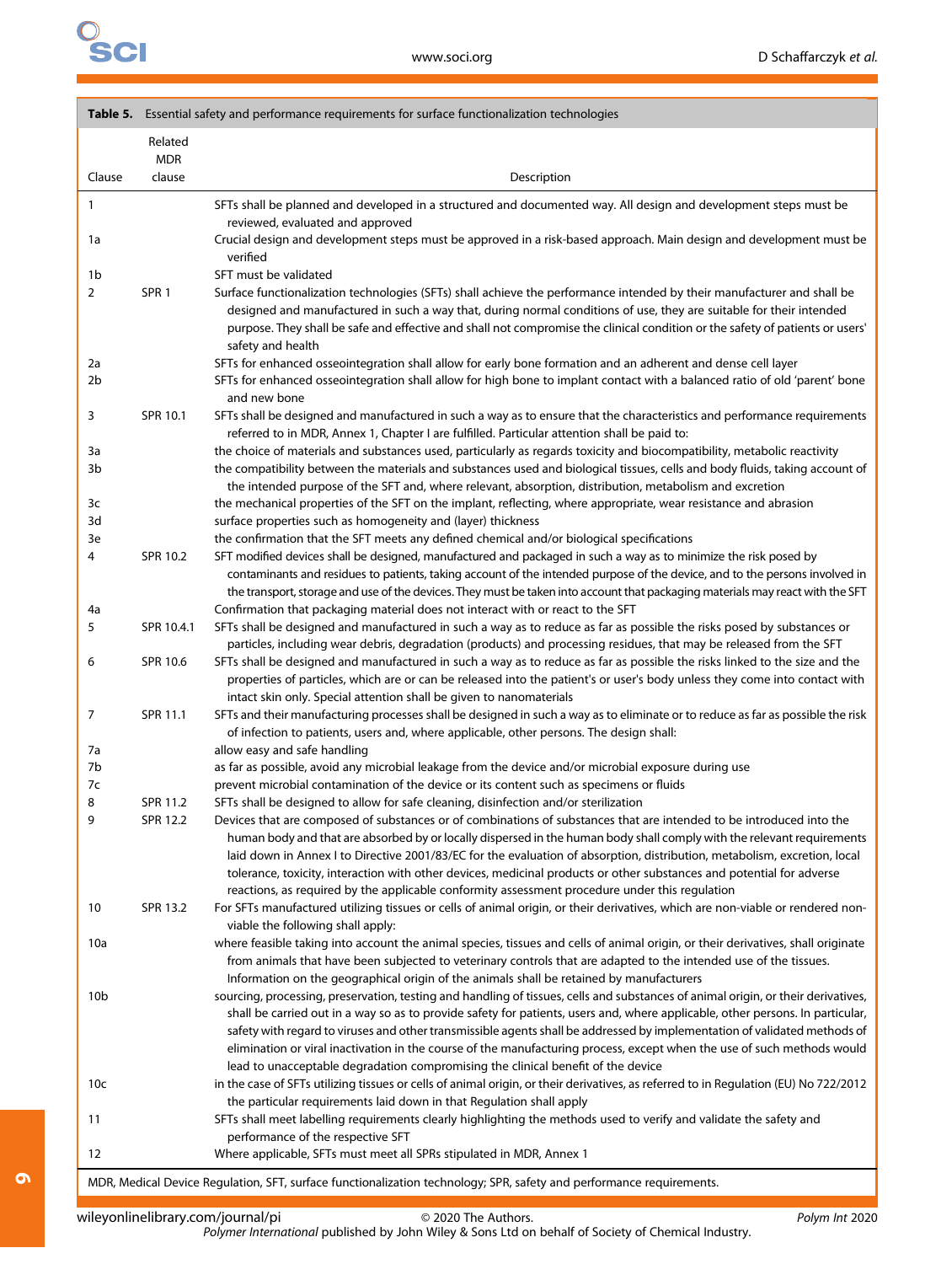# **Sci**

| Manufacturer                        | <b>Brand</b>                               | Reported mechanical<br>testing         | Reported<br>cell test                                                                   | Reported animal<br>model[1] Animal[2]<br>Implant design[3]<br>Surgical location                         | Type of surface functionalization                                                                                                                 |
|-------------------------------------|--------------------------------------------|----------------------------------------|-----------------------------------------------------------------------------------------|---------------------------------------------------------------------------------------------------------|---------------------------------------------------------------------------------------------------------------------------------------------------|
| Promimic                            | HA <sup>nano</sup><br>Surface <sup>®</sup> |                                        |                                                                                         | Comparative animal<br>model<br>[1] Rabbit<br>[2] Screw design<br>[3] Tibia (left and<br>right) hind leg | HA surface spray coating                                                                                                                          |
| Plasmatreat                         | Openair-<br>Plasma®                        |                                        | <b>NR</b>                                                                               |                                                                                                         | Titanium plasma spray coating                                                                                                                     |
| <b>DOT</b>                          | Plasma spray<br>coating                    | <b>ASTM F1854</b><br><b>ASTM F1147</b> | DIN EN ISO<br>10993-1<br>DIN EN ISO<br>3274<br>DIN EN ISO<br>4287<br>DIN EN ISO<br>4288 | Comparative animal<br>model<br>$[1]$ Rat<br>[2] Cylindrical design<br>[3] Tibial metaphysis             | Physical vapor deposition<br>Titanium plasma spray                                                                                                |
| <b>DOT</b>                          | <b>BONIT coating</b>                       | <b>ASTM F1185</b><br><b>ASTM F1609</b> | DIN EN ISO<br>10993-1<br>DIN EN ISO<br>10993-5<br>DIN EN ISO<br>10993-10                | Comparative animal<br>model<br>[1] Miniature pig<br>[2] Pins<br>[3] Maxilla                             | Electrochemical calcium phosphate<br>$coating + HA$                                                                                               |
| Elos Medtech                        | <b>HA NANO™</b><br>Surface                 | <b>ASTM F1147</b>                      | ISO 10993                                                                               | Comparative animal<br>model<br>$[1]$ Rat<br>[2] Screw design<br>[3] Tibia                               | HA dip-coating process                                                                                                                            |
| Eurocoating/<br>Lincotek<br>Medical | Spondycoat <sup>®</sup> -T<br>371A         | ASTM F1147 (PEEK)                      | ISO 10993-1                                                                             | Comparative animal<br>model<br>[1] Sheep<br>[2] Screw design<br>[3] Ilia crest                          | Titanium coating with low roughness<br>(approximate $R_a$ values 4-10 $\mu$ m)<br>mainly indicated for thin layers<br>(thickness $60-120 \mu m$ ) |
| Eurocoating/<br>Lincotek<br>Medical | Spondycoat <sup>®</sup> -T<br>107          | <b>ASTM F1147</b>                      | ISO 10993-1                                                                             | Comparative animal<br>model<br>[1] Sheep<br>[2] Screw design<br>[3] Ilia crest                          | Titanium coating with high roughness<br>(approximate $R_a$ values 20–40 $\mu$ m)<br>and a thickness of $125-250 \ \mu m$                          |
| Eurocoating/<br>Lincotek<br>Medical | Ti-Growth®                                 | <b>ASTM F1147</b>                      | ISO 10993-1                                                                             | <b>NR</b>                                                                                               | Porous titanium coating with high<br>roughness (approximate $R_a$ values<br>40-80 $\mu$ m) and an approximate<br>thickness of 300-500 µm          |
| Eurocoating/<br>Lincotek<br>Medical | Spondycoat®-<br>HA                         | <b>ASTM F1147)</b>                     | ISO 10933-1                                                                             | <b>NR</b>                                                                                               | HA coating with low roughness<br>(approximate $R_a$ values 4–8 µm)<br>mainly indicated for thin layers<br>(approximate thickness 45-85 µm)        |
| <b>IHI IonBond</b>                  | Medthin <sup>™</sup> 65 Ti                 | <b>ASTM F1147</b>                      | ISO 10993-1                                                                             | <b>NR</b>                                                                                               | A thin film with tunable surface<br>roughness which can be deposited at<br>a thickness of up to 20 $\mu$ m                                        |
| Orthobion                           | <b>TSC</b>                                 | <b>NR</b>                              | <b>NR</b>                                                                               | Comparative animal<br>model<br>[1] Sheep<br>[2] Cylindrical dowel<br>[3] Femur and tibia                | Micro-surface roughness<br>Nano titanium particle coating                                                                                         |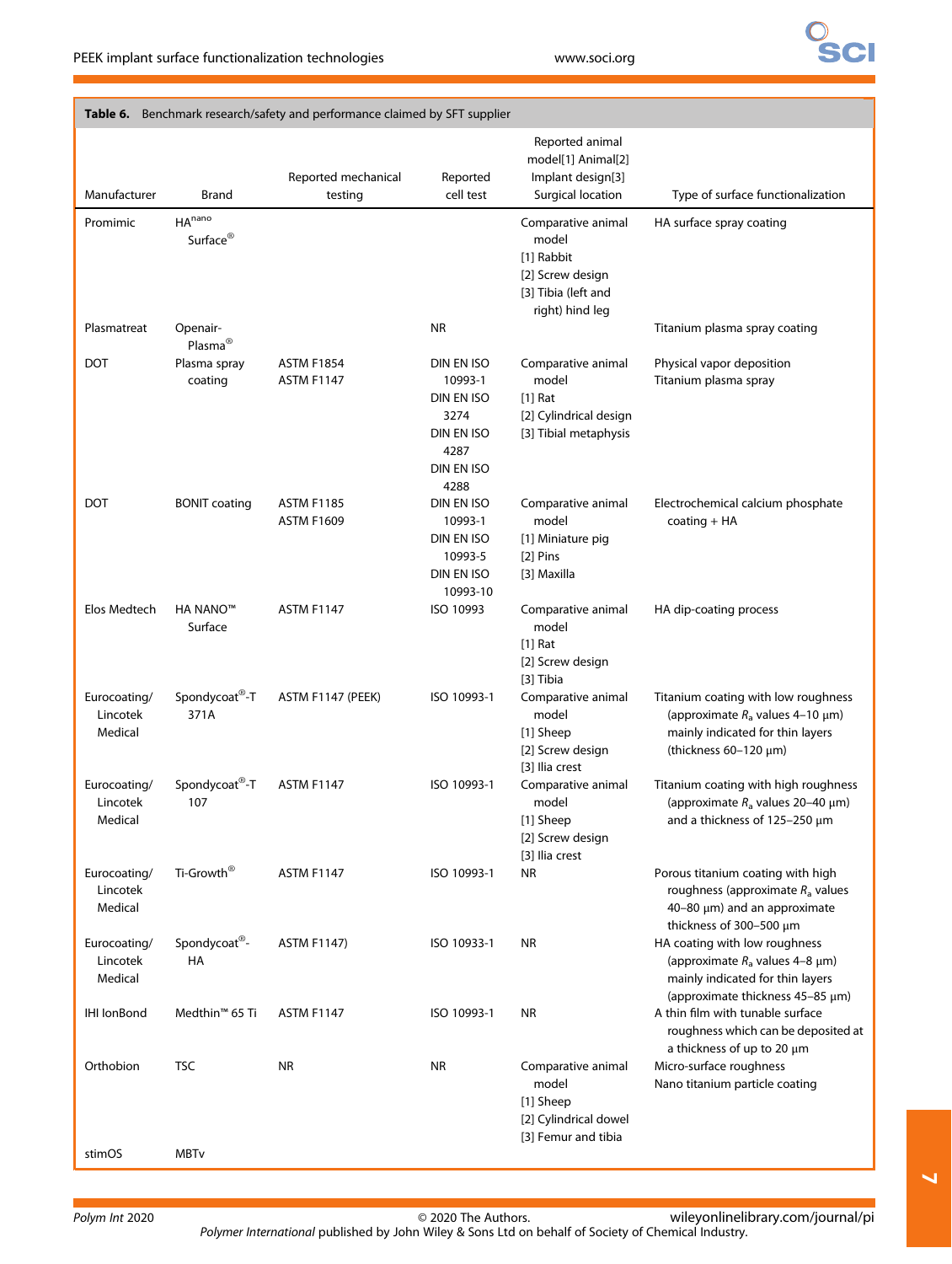| Table 6.<br>Continued |                                                                                                                                              |                                                                                                                              |                           |                                                                                          |                                                                                                    |
|-----------------------|----------------------------------------------------------------------------------------------------------------------------------------------|------------------------------------------------------------------------------------------------------------------------------|---------------------------|------------------------------------------------------------------------------------------|----------------------------------------------------------------------------------------------------|
| Manufacturer          | Brand                                                                                                                                        | Reported mechanical<br>testing                                                                                               | Reported<br>cell test     | Reported animal<br>model[1] Animal[2]<br>Implant design[3]<br>Surgical location          | Type of surface functionalization                                                                  |
|                       |                                                                                                                                              | Test strategy for nm-<br>modification layer:<br>drop test in<br>combination with<br><b>ASTM D3359</b><br><b>CY5 Staining</b> | Comparative<br>cell tests | Comparative animal<br>model<br>[1] Sheep<br>[2] Screw design<br>[3] Ilia crest           | Covalently attached polysaccharide nm<br>thin film mineralized with<br>amorphous calcium phosphate |
| stimOS                | <b>MBTq</b>                                                                                                                                  | Test strategy for nm-<br>modification layer:<br>drop test in<br>combination with<br><b>ASTM D3359</b><br><b>CY5 Staining</b> | Comparative<br>cell tests | Comparative animal<br>model<br>[1] Sheep<br>[2] Screw design<br>[3] Ilia crest           | Covalently attached gelatin nm thin<br>film mineralized with amorphous<br>calcium phosphate        |
| Seaspine              | NanoMetalene                                                                                                                                 | <b>CP Titanium Surface</b><br>ASTM F67                                                                                       | <b>NR</b>                 | Comparative animal<br>model<br>[1] Sheep<br>[2] Cylindrical dowel<br>[3] Femur and tibia | Micro-surface roughness<br>Nano titanium particle coating                                          |
|                       | HA, hydroxyapatite; MBT, mimicking bone technology; NR, not reported; PEEK, polyetheretherketone; SFT, surface functionalization technology. |                                                                                                                              |                           |                                                                                          |                                                                                                    |

might be the ability of a (bio-)material to induce an appropriate and advantageous host response during its intended clinical usage, addressing the performance of the material for its intended application. Although discrepancies regarding biocompatibility assessments produced by cell culture assays and the in vivo biocompatibility upon implantation into a living host exist,

such screenings are imperative for a first and quick assessment of new materials. The general awareness of these difficulties has provided the incentive to standardize the methodology of in vitro assays and regulate their application at national and international levels. From these efforts, a large number of screening methods exist for measuring the biocompatibility, which vary in

|                                                         | Table 7. Overview of different regulatory cleared surface functionalization technologies for polymeric implant surfaces found in the literature                                                                                                                                                                                                                      |
|---------------------------------------------------------|----------------------------------------------------------------------------------------------------------------------------------------------------------------------------------------------------------------------------------------------------------------------------------------------------------------------------------------------------------------------|
| Coating technology                                      | Description                                                                                                                                                                                                                                                                                                                                                          |
| Titanium plasma spray coating                           | Pure titanium coating applied by vacuum plasma spray process. The purity of the basic material<br>corresponds to the ISO 5832-2 implant standard. With a thickness of 100 to 300 $\mu$ m, titanium plasma<br>spray coating contributes effectively to surface roughness, a good primary stability and improved<br>osseointegration                                   |
| Titanium sputter coating                                | Physical vapor deposition technique, resulting in a coating layer which promotes osseointegration with a<br>thickness in the three-digit-nanometer range                                                                                                                                                                                                             |
| Plasma-sprayed HA                                       | Thermal spray technique to produce an HA layer with a thickness from 30 to 200 $\mu$ m depending on the<br>coating conditions. Due to its chemical identity with the mineral component of bone, hydroxyapatite<br>ceramics ( $Ca5(PO4)3OH$ ) have proven to be an appropriate material for bone replacement                                                          |
| TiO <sub>2</sub> -CaP dip coating                       | To achieve even thinner coating layers, TiO <sub>2</sub> -CaP dip coating was introduced on the nanometer scale. The<br>implant surface is masked by improved biocompatible titanium oxide, which has advantageous effects in<br>many fields of medical applications. At the same time, incorporated calcium ions are released to<br>accelerate faster bone ingrowth |
| <b>HA enhanced PEEK</b>                                 | Material enhancement in spinal device technology. HA, as a well-known osteoconductive material, is<br>integrated within a PEEK matrix, making it available on the surfaces of a device only after processing the<br>implant material by milling                                                                                                                      |
| Biochemically covalently bonded<br>surface modification | The material surface is modified by a covalently bonded surface coating. The chemical bond prevents<br>detachment and delamination. Biological molecules, also in combination with HA or amorphous calcium<br>phosphate, can be used for the coating to mimic the natural bone, thus providing superior<br>osseointegration                                          |
| HA, hydroxyapatite; PEEK, polyetheretherketone.         |                                                                                                                                                                                                                                                                                                                                                                      |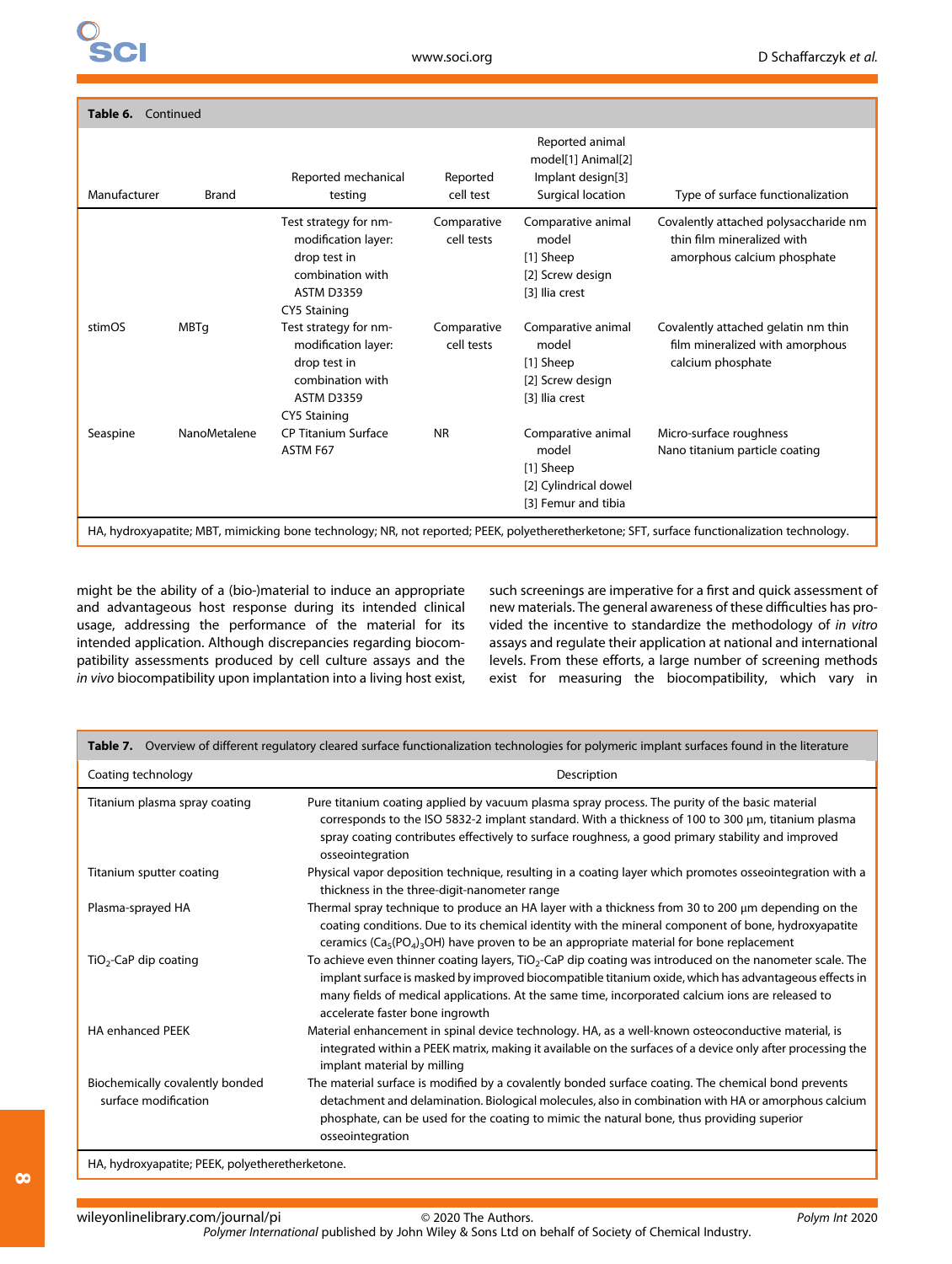methodology, applied cell line and the assay setup. All components can influence the intended assay outcome.

The biocompatibility evaluation process generally begins with cytotoxicity assays and their evaluation, which measure cell death or cell influence caused directly by the material upon contact or upon contact with their extracts. A general guidance for in vitro cytotoxicity testing is presented in ISO 10993-5. For dental materials, DIN EN ISO 7405:2019-03 offers further guidance in the evaluation of new materials. Herein, different methods are presented for cytotoxicity detection. Cytotoxicity testing mostly uses fibroblasts within a short testing time, and then claims are made about the investigated influence: The manufacturer can select appropriate methods, based on the intended use of the material and the known and assumed toxicity profile of the material or its components and in preference to costs, experience or other reasons. The evaluation of data is frequently presented at single time points, the kinetics over an extended period are not considered, and often appropriate controls are not included. This neglects effects that influence later cellular stages or effects of lag time to proliferation.

Despite this attempt to standardize assays, evaluation discrepancies are still prevalent, notwithstanding seemingly similar experimental conditions. The application of different methods of cytotoxicity evaluations may even produce different assessments for the same materials, making it increasingly difficult to predict the in vivo performance or safety.

A test for the safety of a material is the minimum requirement of in vitro evaluation. No adequate standards exist to evaluate the performance of a new bone implant material. Many factors can be counted to be addressed to assess the in vivo performance: cellular adhesion, cellular proliferation, specific metabolic activity of the cells, and many more. All these parameters can vary significantly according to the applied method, setup and choice of the cellular system.

One of the reasons for the discrepancies may be due to the choice of the cell line for in vitro tests, which assesses the property of investigation with regard to safety or performance. The ISO 10993 guideline on the standardization of cell culture experiments is to advocate the use of permanent cell lines to achieve reproducibility testing between different laboratories in the

| Table 8. Overview of test methods and results to analyze the safety and performance of surface modification technologies |                                                                                                                                                                                                                                                                                                                                                                                                                                                                                                                                     |                                                                                                                                                                                                                                                                                                                                                                                                                                                                                                                                                                                                                                                                                   |  |
|--------------------------------------------------------------------------------------------------------------------------|-------------------------------------------------------------------------------------------------------------------------------------------------------------------------------------------------------------------------------------------------------------------------------------------------------------------------------------------------------------------------------------------------------------------------------------------------------------------------------------------------------------------------------------|-----------------------------------------------------------------------------------------------------------------------------------------------------------------------------------------------------------------------------------------------------------------------------------------------------------------------------------------------------------------------------------------------------------------------------------------------------------------------------------------------------------------------------------------------------------------------------------------------------------------------------------------------------------------------------------|--|
| Coating technology                                                                                                       | Test method                                                                                                                                                                                                                                                                                                                                                                                                                                                                                                                         | <b>Results</b>                                                                                                                                                                                                                                                                                                                                                                                                                                                                                                                                                                                                                                                                    |  |
| Titanium plasma spray<br>coating on PEEK<br>HA plasma spray<br>coating on PEEK                                           | In-house research: according to EN ISO 7438, appropriate<br>tests were performed to evaluate adhesion and<br>elongation of the coatings under bending tension.<br>$N = 12 (2 \times 6)$                                                                                                                                                                                                                                                                                                                                             | Cracks and beginning delamination after EN ISO 7438<br>testing (Fig. 3)<br>Films deposited by thermal spraying suffer from poor<br>coating-substrate adherence and nonuniform<br>crystallinity, which reduce the lifetime of such coated<br>implants. Thermal spray coating requires a high sintering<br>temperature, which may result in crack propagation on<br>the surface of the coating <sup>21</sup>                                                                                                                                                                                                                                                                        |  |
| Titanium nanocoatings<br>on PEEK<br>CaP nanocoatings on<br><b>PEEK</b>                                                   | Titanium and CaP nanocoated implants were tested in<br>usability studies. All implant geometries were the same<br>and made out of PEEK. The test implants, as the study<br>group, were additionally surface coated, either with a<br>CaP nanocoating or a Ti nanocoating, whereas a control<br>group was uncoated. The experimental setup was<br>designed to mimic cage impaction into the<br>intervertebral disc space. The cage surface was<br>inspected before and after the impaction. <sup>22</sup> $N = 12$<br>$(2 \times 6)$ | Abrasion of the tip of the ridges was detected in all three<br>test groups. Additionally, in the case of the Ti<br>nanocoated cage, some areas were detected where the<br>coating had almost disappeared <sup>23</sup>                                                                                                                                                                                                                                                                                                                                                                                                                                                            |  |
| <b>HA-filled PEEK</b>                                                                                                    | In-house research: in vivo sheep model - histological<br>analysis after implant extraction. $N = 12$ (2 $\times$ 6)                                                                                                                                                                                                                                                                                                                                                                                                                 | The HA-filled PEEK compound in this study had an HA<br>content of 20%. In the cortical bone area, in particular, a<br>relatively wide range of BIC values was found in<br>comparison with the other implant groups. This could be<br>attributed to an uneven distribution of the HA particles<br>within the matrix and the implant surfaces (Fig. 4)<br>HA does not show a robust physical/chemical affinity to the<br>PEEK matrix itself, due to the high chemical contrast<br>between the two materials, resulting in weak binding of<br>the HA particles to PEEK <sup>13</sup><br>Compounding the PEEK matrix with HA particles makes<br>PEEK more brittle <sup>22,24,25</sup> |  |
| Biochemically<br>covalently bonded<br>mineralized coating<br>(MBT)                                                       | BIC, bone (to) implant contact; HA, hydroxyapatite; MBT, mimicking bone technology; PEEK, polyetheretherketone.                                                                                                                                                                                                                                                                                                                                                                                                                     | Homogeneous BIC on MBT implants. Stable anchorage of<br>the coating surface onto the polymeric implant surface<br>(Fig. 5)                                                                                                                                                                                                                                                                                                                                                                                                                                                                                                                                                        |  |

Polym Int 2020 **CONTACT CONTACT CONTACT CONTACT CONTACT CONTACT CONTACT CONTACT CONTACT CONTACT CONTACT CONTACT CONTACT CONTACT CONTACT CONTACT CONTACT CONTACT CONTACT CONTACT CONTACT CONTACT CONTACT CONTACT CONTACT CONTAC** Polymer International published by John Wiley & Sons Ltd on behalf of Society of Chemical Industry. [wileyonlinelibrary.com/journal/pi](http://wileyonlinelibrary.com/journal/pi)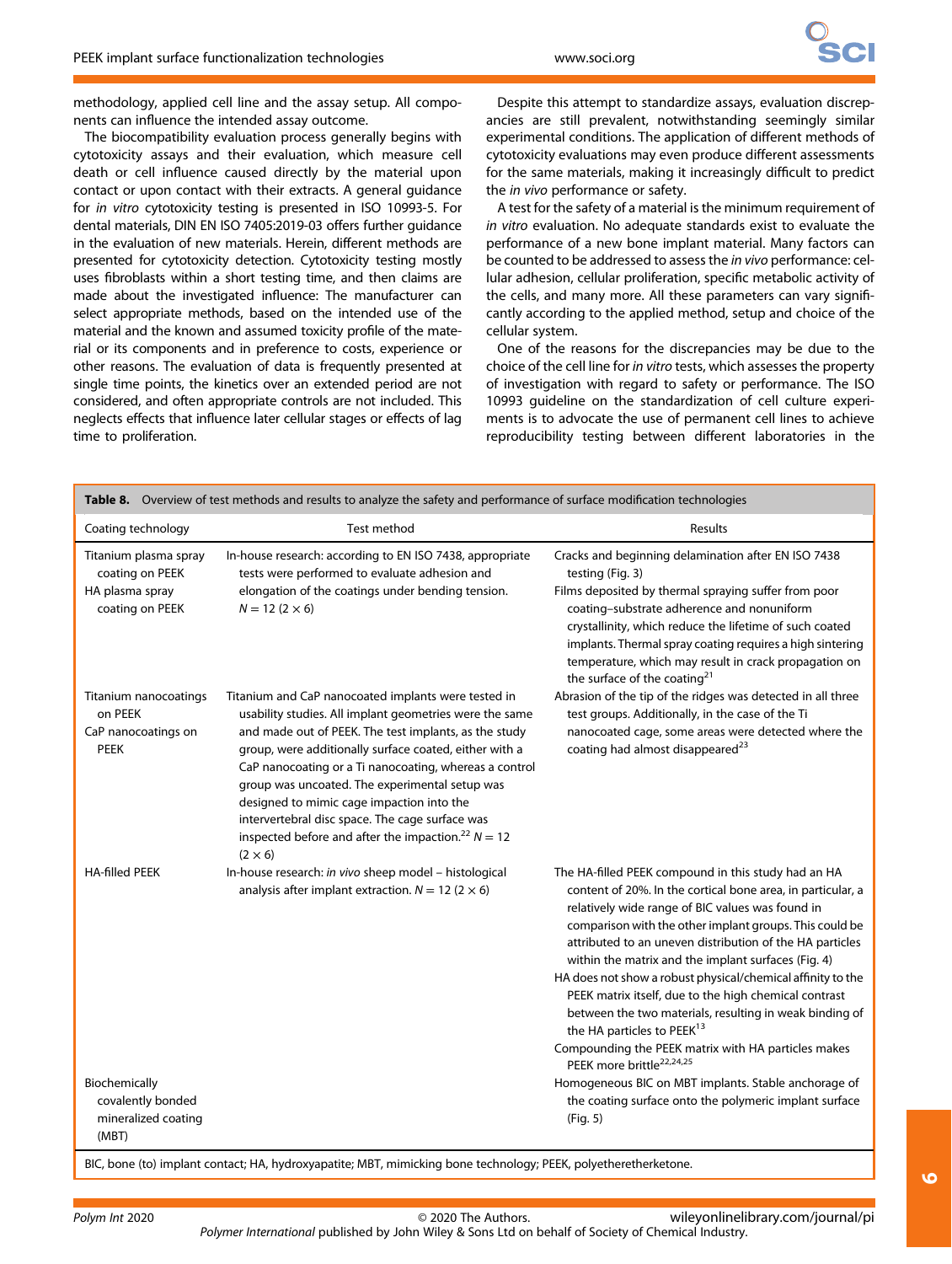| <b>Table 9.</b> Cell lines used in <i>in vitro</i> (cell test) testing of surface functio- |
|--------------------------------------------------------------------------------------------|
| nalization technologies                                                                    |

| Cell line          | Description                                   |
|--------------------|-----------------------------------------------|
| Osteoblast         | Derived from Mus musculus (mouse) calvaria    |
| MC3T3-E1           | Cells have the capacity to differentiate into |
| <b>Fibroblasts</b> | osteoblasts and osteocytes                    |
| 1929               | Mouse fibroblast cell line                    |

standard assays as part of biocompatibility screening. However, immortalized cell lines represent simple replicating systems, lacking the specific metabolic potential that cells have in vivo. Furthermore, their growth characteristics and sensitivity to certain toxins can vary greatly from culture to culture, making it increasingly difficult to predict the in vivo performance. Additionally, the material's apparent response can be significantly affected by the cell line or even a subclone of the same cell line selected for the test.

One example is the use of osteoblastic cell lines for bone or dental implant applications, for instance the MC3T3. Although described as 'one of the most convenient and physiologically relevant systems for study of transcriptional control in calvarial osteoblasts',<sup>27</sup> many researchers and manufacturers are not aware of the specifics with regard to the origin or performance of these cell lines. In 1999 Wang et al. isolated a series of 52 single-cell clones derived from the parent MC3T3-E1 cell line.<sup>28</sup> These cell lines were then further characterized regarding their different cellular activities, including their expression of several hallmark osteoblastic genes, metabolic activity and mineralized matrix deposition. The subclonal cell lines differed slightly from each other; specifically, they had high or low differentiation/mineralization potential after growth in the presence of ascorbic acid.<sup>28,29</sup> Several of these subclones are currently commercially available. Despite the availability of these subclones and knowledge of their resemblance or non-resemblance to osteoblastic

Table 11. Parameter used in in vitro (cell test) testing of surface functionalization technologies for performance

| Screening parameter                                                     | Description                                                                                                                                  |
|-------------------------------------------------------------------------|----------------------------------------------------------------------------------------------------------------------------------------------|
| Cell adhesion                                                           | Evaluation of cellular adhesion on the<br>surface of the material                                                                            |
| Cell proliferation                                                      | Evaluation of cellular growth within specific<br>time-frames                                                                                 |
| Mineral/matrix<br>deposition<br>Differentiation status<br>(osteoblasts) | Evaluation of cellular matrix deposition and<br>its mineralization<br>Evaluation of markers of differentiation, e.g.<br>alkaline phosphatase |

function, only a meager number of published papers clearly specified which subclone of MC3T3-E1 was studied.

Further discrepancies in the performance evaluation might arise due to the choice of another cell line, again due to different cellular properties such as differentiation profiles. MG-63 osteoblast cells have been repeatedly reported to have significantly higher proliferative rates at growth day 2, whereas SaOs2 cells have a significantly higher initial level of alkaline phosphatase activity when directly compared to the corresponding primary cells.<sup>30</sup> If two investigating researchers tested the metabolic activity at day 2 of the same material but using different cell types, one group may recommend the material while the other users may rate the same material as ineffective.

In contrast to cell lines, primary cells are isolated directly from tissues or organs. They have a finite lifespan and limited

| Table 12. Test geometries used in in vivo (animal model) testing of<br>surface functionalization technologies |             |                                                                                                                                                                                                                                                                                                                                                                                                                                                                                                                                                          |  |  |  |  |  |
|---------------------------------------------------------------------------------------------------------------|-------------|----------------------------------------------------------------------------------------------------------------------------------------------------------------------------------------------------------------------------------------------------------------------------------------------------------------------------------------------------------------------------------------------------------------------------------------------------------------------------------------------------------------------------------------------------------|--|--|--|--|--|
| Test implant<br>design/<br>geometry                                                                           | Description | Predictable impact on test results                                                                                                                                                                                                                                                                                                                                                                                                                                                                                                                       |  |  |  |  |  |
| Cylindrical<br>test dowel<br>Screw design                                                                     |             | If a cylindrical test implant is used,<br>the bone is usually prepared<br>with a hole of the same diameter<br>as the test implant, and the<br>implant is then placed in this<br>hole. It can be assumed that the<br>implant surface will not be<br>subjected to excessive stress<br>during this procedure. Possible<br>abrasion and/or possible<br>delamination is prevented<br>If a test implant is used in the screw<br>design, the bone is prepared<br>with a hole usually 0.5 mm<br>smaller than the test implant.<br>Since the test implant is also |  |  |  |  |  |
|                                                                                                               |             | tapered and screwed in, the<br>implant surface is subjected to<br>an additional stress test, which<br>provides information about<br>possible unwanted abrasion or<br>delamination                                                                                                                                                                                                                                                                                                                                                                        |  |  |  |  |  |

Table 10. Parameter used in *in vitro* (cell test) testing of surface functionalization technologies for safety

| Screening parameter                 | Description                    |  |  |  |  |
|-------------------------------------|--------------------------------|--|--|--|--|
| Direct toxicity                     | Evaluation of cell survival in |  |  |  |  |
|                                     | direct contact with the        |  |  |  |  |
|                                     | material under investigation   |  |  |  |  |
| Indirect toxicity through extracts  | Evaluation of cell survival of |  |  |  |  |
| or leachables                       | possible extracts or leachable |  |  |  |  |
|                                     | toxins from the material under |  |  |  |  |
|                                     | investigation                  |  |  |  |  |
| Cellular viability/health in direct | Evaluation of impacts on       |  |  |  |  |
| contact                             | metabolic activity or other    |  |  |  |  |
|                                     | adverse cellular inhibition    |  |  |  |  |
| Cellular viability/health in the    | Evaluation of impacts on       |  |  |  |  |
| influence of possible extracts      | metabolic activity or other    |  |  |  |  |
| or leachables                       | adverse cellular inhibition    |  |  |  |  |
|                                     | through leachable toxins from  |  |  |  |  |
|                                     | the material under             |  |  |  |  |
|                                     | investigation                  |  |  |  |  |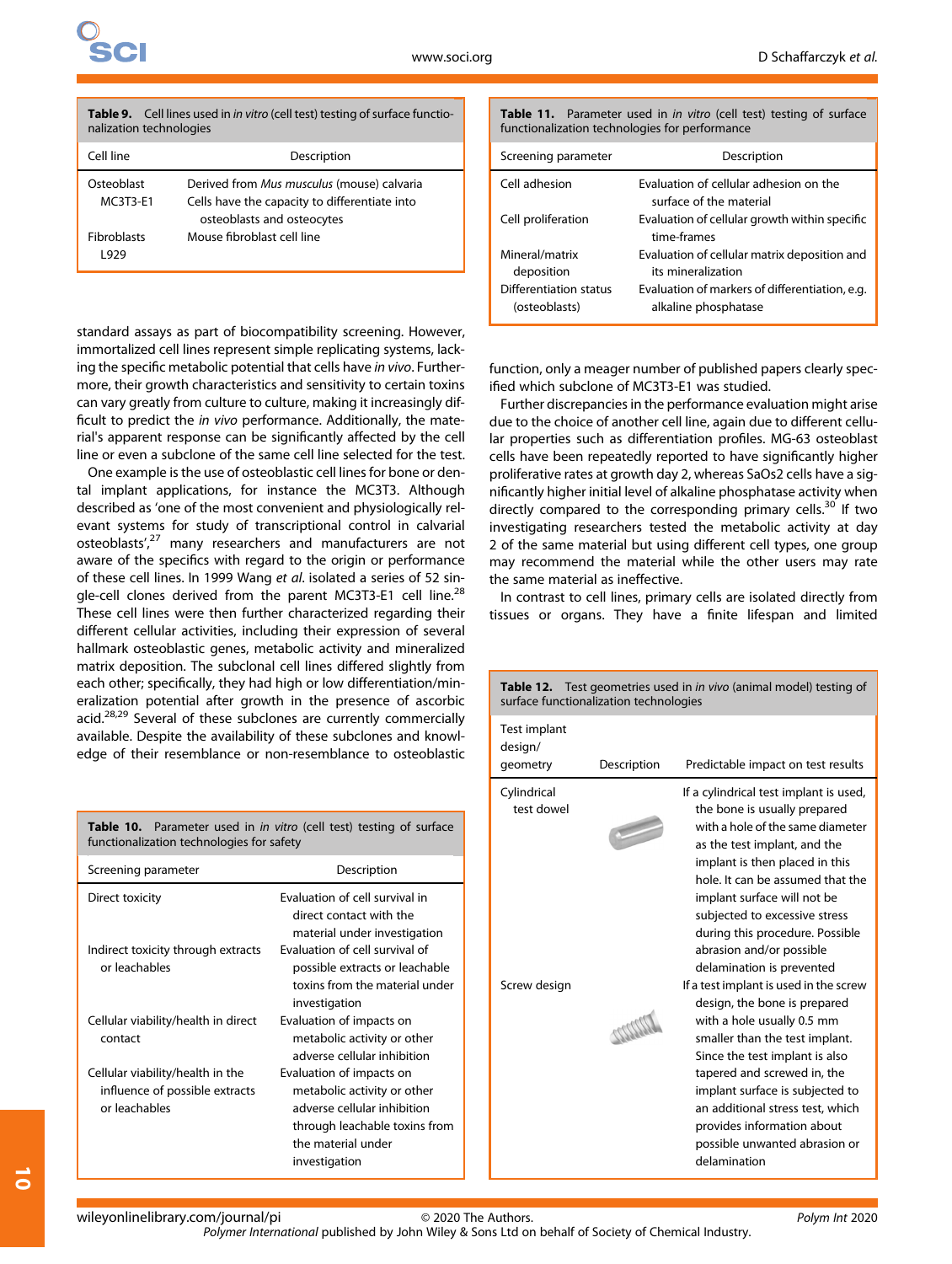|      |                    | Table 13. Safety and performance evidence level (SP evidence level for SFTs)                               |                   |               |                          |
|------|--------------------|------------------------------------------------------------------------------------------------------------|-------------------|---------------|--------------------------|
|      |                    |                                                                                                            | Grading<br>system | Impact        | Degree of<br>fulfillment |
|      |                    |                                                                                                            |                   | score         |                          |
| el   |                    | Design and development (only one answer possible; maximum 3 points = 100%)                                 |                   |               |                          |
|      | Design and         | Verified and validated and certified ISO 13485                                                             | <b>YES</b>        | 3             | 100%                     |
|      | development        |                                                                                                            | <b>NO</b>         | 0             |                          |
|      |                    | Verified and validated and according to GLP standard                                                       | <b>YES</b><br>NO  | 2<br>0        | 66%                      |
|      |                    | Verified and validated                                                                                     | YES               | 1             | 33%                      |
|      |                    |                                                                                                            | NO                | 0             |                          |
|      |                    | No validation                                                                                              | YES               | 0             | 0%                       |
|      |                    |                                                                                                            | <b>NO</b>         | 0             |                          |
|      |                    |                                                                                                            |                   | Subtotal      | 100% (1/6)               |
| ell  |                    | Manufacturing method (only one answer possible; maximum 3 points $= 100\%$ )                               |                   |               |                          |
|      | Manufacturing      | Manufacturing process (industrial scale) is verified and validated and ISO 13485                           | YES               | 3             | 100%                     |
|      | process            | certified                                                                                                  | <b>NO</b>         | 0             |                          |
|      |                    | Manufacturing process (industrial scale) is verified and validated and according                           | <b>YES</b>        | 2             | 66%                      |
|      |                    | to GLP standard                                                                                            | <b>NO</b>         | 0             |                          |
|      |                    | Upscaling verified and validated                                                                           | YES               | $\mathbf{1}$  | 33%                      |
|      |                    | Manufacturing on an industrial scale is not possible                                                       | NO<br>YES         | 0             |                          |
|      |                    |                                                                                                            | <b>NO</b>         | 0<br>0        | 0%                       |
|      |                    |                                                                                                            |                   | Subtotal      | 100% (1/6)               |
| elll |                    | Pre-clinical testing: abrasion and delamination (only one answer possible; maximum 3 points = 100%)        |                   |               |                          |
|      | Mechanical testing | Rationale and verified and validated and performed by an accredited laboratory                             | YES               | 3             | 100%                     |
|      |                    |                                                                                                            | <b>NO</b>         | 0             |                          |
|      |                    | Rationale and verified and validated                                                                       | YES               | 2             | 66%                      |
|      |                    |                                                                                                            | NO                | 0             |                          |
|      |                    | Rationale                                                                                                  | YES               | $\mathbf{1}$  | 33%                      |
|      |                    |                                                                                                            | <b>NO</b>         | 0             |                          |
|      |                    | Other                                                                                                      | <b>YES</b>        | 0             | 0%                       |
|      |                    |                                                                                                            | <b>NO</b>         | 0             |                          |
|      |                    | None                                                                                                       |                   | <b>FAILED</b> |                          |
|      |                    |                                                                                                            |                   | Subtotal      | 100% (1/6)               |
| elV  |                    | Pre-clinical testing: cell test (only one answer possible; maximum 4 points = 100%)                        | <b>YES</b>        |               |                          |
|      | Cell testing       | Relevant cell line and comparative setup and statistically relevant and GLP<br>conform                     | NO                | 4<br>0        | 100%                     |
|      |                    | Relevant cell line and comparative setup and statistically relevant                                        | YES               | 3             | 75%                      |
|      |                    |                                                                                                            | <b>NO</b>         | 0             |                          |
|      |                    | Relevant cell line and comparative setup                                                                   | YES               | 2             | 50%                      |
|      |                    |                                                                                                            | NO                | 0             |                          |
|      |                    | Relevant cell line and setup (see Tables 9-11)                                                             | <b>YES</b>        | 1             | 25%                      |
|      |                    |                                                                                                            | NO.               | 0             |                          |
|      |                    | Other                                                                                                      | YES               | 0             | 0%                       |
|      |                    |                                                                                                            | <b>NO</b>         | 0             |                          |
|      |                    | None                                                                                                       |                   | <b>FAILED</b> |                          |
|      |                    |                                                                                                            |                   | Subtotal      | 100% (1/6)               |
| eV   |                    | Pre-clinical testing: animal model (multiple answers possible; scores are added. Maximum 10 points = 100%) |                   |               |                          |
|      | Animal model       | Animal study performed                                                                                     | YES               | 2             | 20%                      |
|      |                    |                                                                                                            | NO.               | 0             |                          |
|      | Study setup        | Split mouth                                                                                                | YES<br>NO.        | 4<br>0        | 40%                      |
|      |                    | Comparative                                                                                                | YES               | 3             | 30%                      |
|      |                    |                                                                                                            | <b>NO</b>         | 0             |                          |
|      |                    | Single arm                                                                                                 | YES               | 2             | 20%                      |
|      |                    |                                                                                                            | <b>NO</b>         | 0             |                          |
|      | Animal             | Sheep                                                                                                      | YES               | 1             | 10%                      |
|      |                    |                                                                                                            | <b>NO</b>         | 0             |                          |
|      | Surgical side      | Dense bone                                                                                                 | YES               | 1             | 10%                      |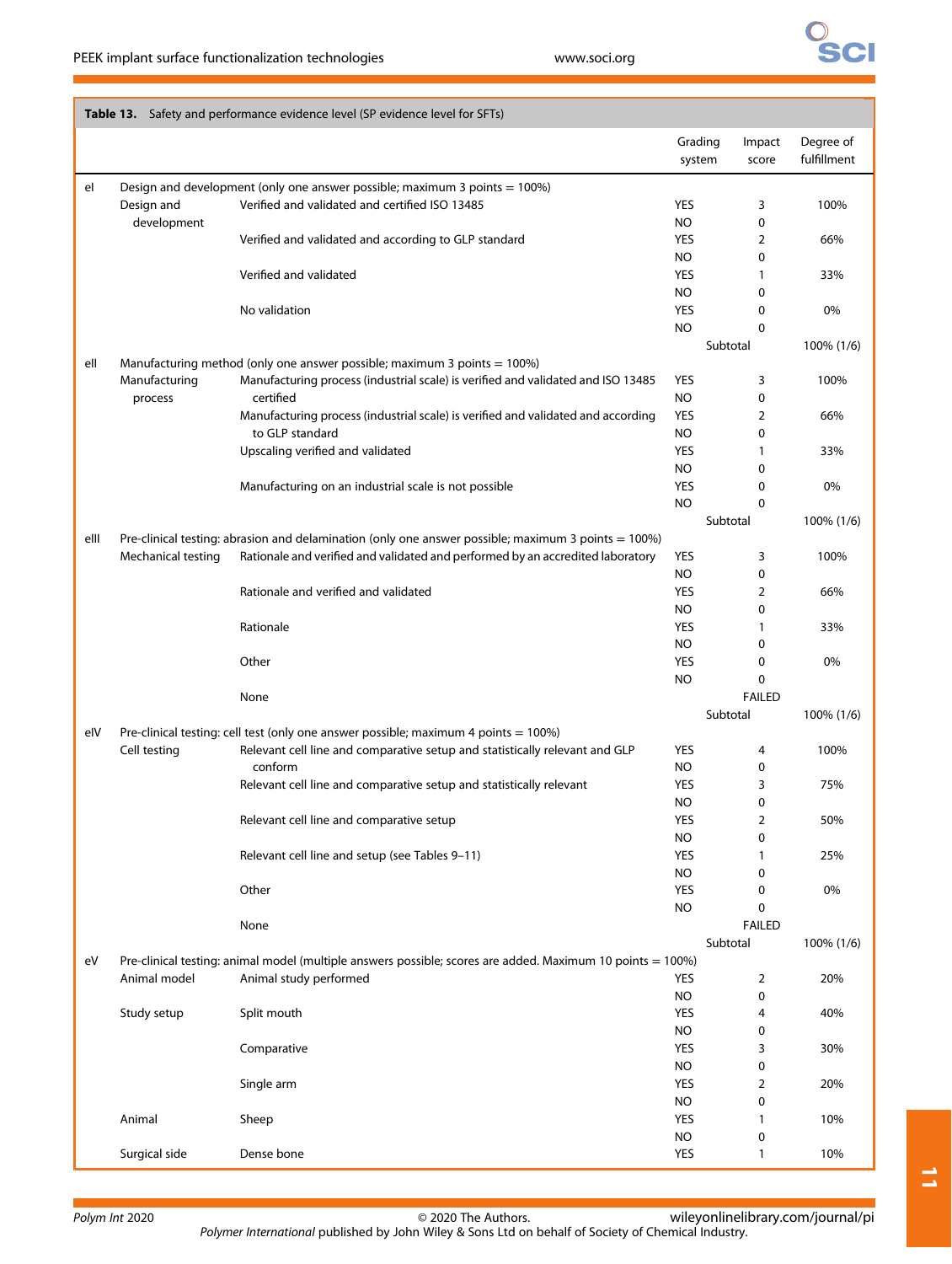| Table 13. Continued |                  |                                                                                 |                   |                 |                          |  |  |
|---------------------|------------------|---------------------------------------------------------------------------------|-------------------|-----------------|--------------------------|--|--|
|                     |                  |                                                                                 | Grading<br>system | Impact<br>score | Degree of<br>fulfillment |  |  |
|                     |                  |                                                                                 | N <sub>O</sub>    | 0               |                          |  |  |
|                     | Implant geometry | Screw design                                                                    | <b>YES</b>        |                 | 10%                      |  |  |
|                     |                  |                                                                                 | N <sub>O</sub>    | 0               |                          |  |  |
|                     | Standard         | GLP                                                                             | <b>YES</b>        |                 | 10%                      |  |  |
|                     |                  |                                                                                 | <b>NO</b>         | $\Omega$        |                          |  |  |
|                     |                  |                                                                                 |                   | Subtotal        | 100% (1/6)               |  |  |
| eVI                 |                  | Applicability (only one answer possible; maximum 4 points $= 100\%$ )           |                   |                 |                          |  |  |
|                     | Limitation of    | Surgical technique, storage, packaging, cleaning and sterilization requirements | <b>YES</b>        | 4               | 100%                     |  |  |
|                     | clinical         | of the implant incorporating SFT are not affected by SFT                        | N <sub>O</sub>    | 0               |                          |  |  |
|                     | applicability    | Only storage conditions of the implant incorporating SFT must be adapted to     | <b>YES</b>        | 3               | 75%                      |  |  |
|                     |                  | the requirements of SFT                                                         | <b>NO</b>         | $\Omega$        |                          |  |  |
|                     |                  | Storage, packaging, cleaning and sterilization conditions of the implant        | <b>YES</b>        | 2               | 50%                      |  |  |
|                     |                  | incorporating SFT must be adapted to the requirements of SFT                    | NO.               | 0               |                          |  |  |
|                     |                  | Surgical technique must be adapted to the requirements of SFT                   | <b>YES</b>        |                 | 25%                      |  |  |
|                     |                  |                                                                                 | NO                | 0               |                          |  |  |
|                     |                  | SFT cannot be stored using standard storage conditions quaranteeing a shelf     | <b>YES</b>        | 0               | 0%                       |  |  |
|                     |                  | life of $(\ge)$ 5 years                                                         | <b>NO</b>         | 0               |                          |  |  |
|                     |                  |                                                                                 |                   | Subtotal        | 100% (1/6)               |  |  |
|                     |                  | GLP, good laboratory practice; SFT, surface functionalization technology.       |                   |                 |                          |  |  |

expansion capacity, have normal cell morphology, and maintain many important markers and functions observed in vivo. Thus, they represent the in vivo situation better than immortalized cell lines. However, testing conditions are complicated and more costly since these cells have to be isolated reliably. Furthermore, in contrast to cell lines, primary cells are very sensitive and often require additional nutrients not included in classical media. To optimize survival and growth, primary cells perform best in media customized for each cell type. Furthermore, the use requires the availability of tissues and organs for each test to be applied.

Today's direction of standardization lies in an initial risk assessment by an expert. In this process, data already available about physical, chemical and biological characteristics are evaluated, and a decision is made regarding further studies or even if further studies are necessary. If a material that has already been applied in practice was only slightly modified, then its harmlessness (i.e. acceptable risk) can be certified, for example based on the chemical analysis of extracts.

It is clear that further standardization and clear protocols are required in this field. Generally, the material has to be tested for both safety and performance. Herein, the experimental design for the screening must be based on the material's unique properties under investigation and its intended use. The experimental setup has to be clearly defined. Furthermore, the experimental design must include quantitative assays, statistical analysis and sufficient controls. Additionally, the appropriate cell line for the intended application should be utilized for all the required biocompatibility evaluations. To avoid confusion and misinterpretation, clear definitions of the specific terminology should be defined, used and updated to the state-of-the-art knowledge. This includes the specific definitions and identification of cell types involved. Suggestions for applicable cell lines, valuable screening parameters and suitable test parameters for the performance of a material are given in Tables 9, 10 and 11.

# IN VIVO TESTING (ANIMAL MODEL) TO ANALYZE THE CLINICAL BENEFIT OF SURFACE FUNCTIONALIZATION **TECHNOLOGIES**

In the field of in vivo testing of SFTs, various setups and study protocols, different test geometries and different animal models are reported to be used in testing activities: this ranges from cylindrical test implants to screw designs. The implants are inserted partly in long bone (femur and/or tibia) and partly in the dense bone material of the iliac crest. The test implants are partly tested in dogs, rabbits, rats or sheep. Comparative test setups are reported as well as split-mouth design or single-arm models. Al-Otaibi et al. have conducted a comprehensive literature search and presented the results in tabular form.<sup>31</sup>

To study the pathophysiology of delayed fracture healing and non-union formation, appropriate animal models are needed. These animal models should be well standardized and, most importantly, should approximate the clinical situation in humans. Only studies using appropriate models will contribute to a better understanding of the mechanisms of the disease and will assist in the development of novel therapeutic strategies. Accordingly, not every animal model with a fracture that does not adequately heal may be suitable to study non-union formation.<sup>32</sup> A number of animal test models, such as rat/mouse, rabbit, sheep, goat and pig, have been developed to simulate the human in vivo environment and physical conditions to test the availability and comparability of bone substitute biomaterials. In order to mimic various orthopedic situations, many defect sites have been explored, such as calvaria, femora, ulna or pelvic bone (iliac crest). Several models have been developed in sheep. Utilizing drill hole defects to test bone graft substitutes, some are placing the drill holes in the long bones of the extremities, others are using a combination of femur drill holes and a slot defect in the tibia $^{23}$  or the pelvic bone. No large-animal model of bone regeneration has been accepted as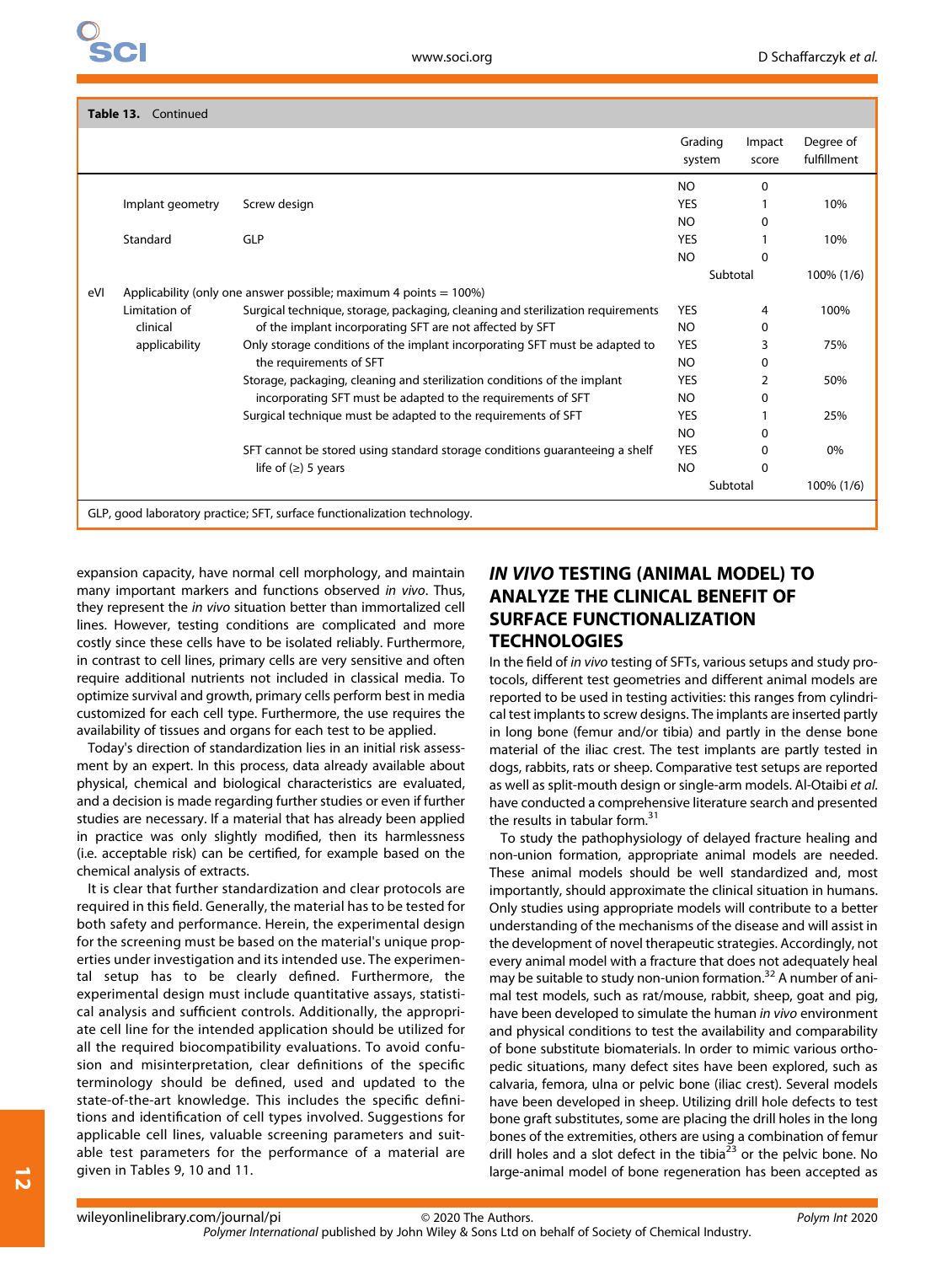

Figure 3. EN ISO 7438 bending tests of six plasma-spray-coated implant surfaces clearly show cracks in the coating layer. A further consequence may be delamination/abrasion. In-house research.

a standard testing model so far. But standardization may be the key to moving systematically towards better bone regeneration.<sup>33</sup>

Sheep are a convenient large-animal model for biomedical research because of availability, ease of handling and housing as well as animal cost. In orthopedic research, sheep are a wellaccepted model for in vivo studies: sheep are useful to address the biomechanical, biochemical and histological processes of bone biology, due to similarities with humans in weight, size, bone and joint structure and the bone remodeling process.<sup>34</sup>

To study osseointegration and the osseointegrative characteristics of different implant surfaces or implant SFTs, we suggest a comparative split-mouth study setup using the pelvic bone (iliac crest) of sheep. A summary of suggested test implant designs is shown in Table 12.

#### **CONCLUSION**

To display verification and validation results in a transparent and comparable approach, we have defined a scoring system: the Safety and Performance Evidence Level (SP Evidence Level for SFTs) Scoring System (SPEL scoring).

The scoring system (Table 13) defined in this publication does not assess the values and results of the verification and validation activities performed but starts at a fundamental level: the scoring system does not assess the individual test results, but rather the 'evidence level' of the underlying verification and validation strategy. Thus, it is possible to relate each result to the verification and validation strategy and better assess the overall evidence level.



Figure 4. Histological analyses of HA enhanced PEEK implants: uneven distribution of HA results in an inhomogeneous BIC. In-house research.



Figure 5. Homogeneous BIC on MBT implants. In-house research.

With this scoring system, data of SFTs are transparently displayed and test methods are aligned to such an extent that the potential user – surgeon or patient – can compare different technologies with each other.

A quality seal – issued by a neutral authority, such as a certification authority or notified body, accredited for the evaluation of medical devices – could provide the necessary transparency. The quality seal will indicate in combination (i) the surface functionalization method according to Table 3, (ii) the risk profile/risk classification of the SFT according to Table 4, (iii) the material incorporated and (iv) the SPEL and its degree of fulfillment for the respective SFT according to Table 13.

This scoring system is the first attempt to establish a standardized and transparent test system for the quality of bone implant materials, which already reveals the strengths and weaknesses of the many existing materials at first sight.

The scoring system is divided into six subsections: design and development, manufacturing, mechanical testing, biocompatibility testing, animal study, clinical applicability. In each subsection a maximum evidence level of 100% can be reached. Note that every subsection (sections I–VI) only represents 1/6% of the overall evidence level (degree of fulfillment). The overall evidence level can reach a maximum of 100% and is calculated as follows:

 $[e1(1/6)*(XX%) + e2(1/6)*(XX%) + e3(1/6)*(XX%) + e4(1/6)*(XX)$ %) + e5(1/6)\*(XX%) + e6(1/6)\*(XX%)] = XX%

With this scoring system, the significance and applicability of verification and validation procedures that have been carried out to evaluate the marketability of an SFT can be determined. Thus an evaluation platform has been created which can be used systemindependently of country-specific regulations (EU, MDR; USA, FDA; China, cFDA; Brazil, ANVISA etc.), in order to make comparable and transparent statements regarding the significance of test results.

Of course, the future will show the applicability of the scoring system and adaptations might become necessary but what is essential is that the system suggested here is the first step towards a transparent evaluation of bone implants. Our current focus lies on polymer implant materials, but the principle can easily be adapted to metal or ceramic implant materials.

### CONFLICT OF INTEREST

The authors acknowledge their potential conflict of interest with the contents of this paper. stimOS GmbH and Solvay commercialize part of the presented technology/products and materials described in this paper. D.S., J.K and G.P. are affiliated with stimOS

 $\omega$